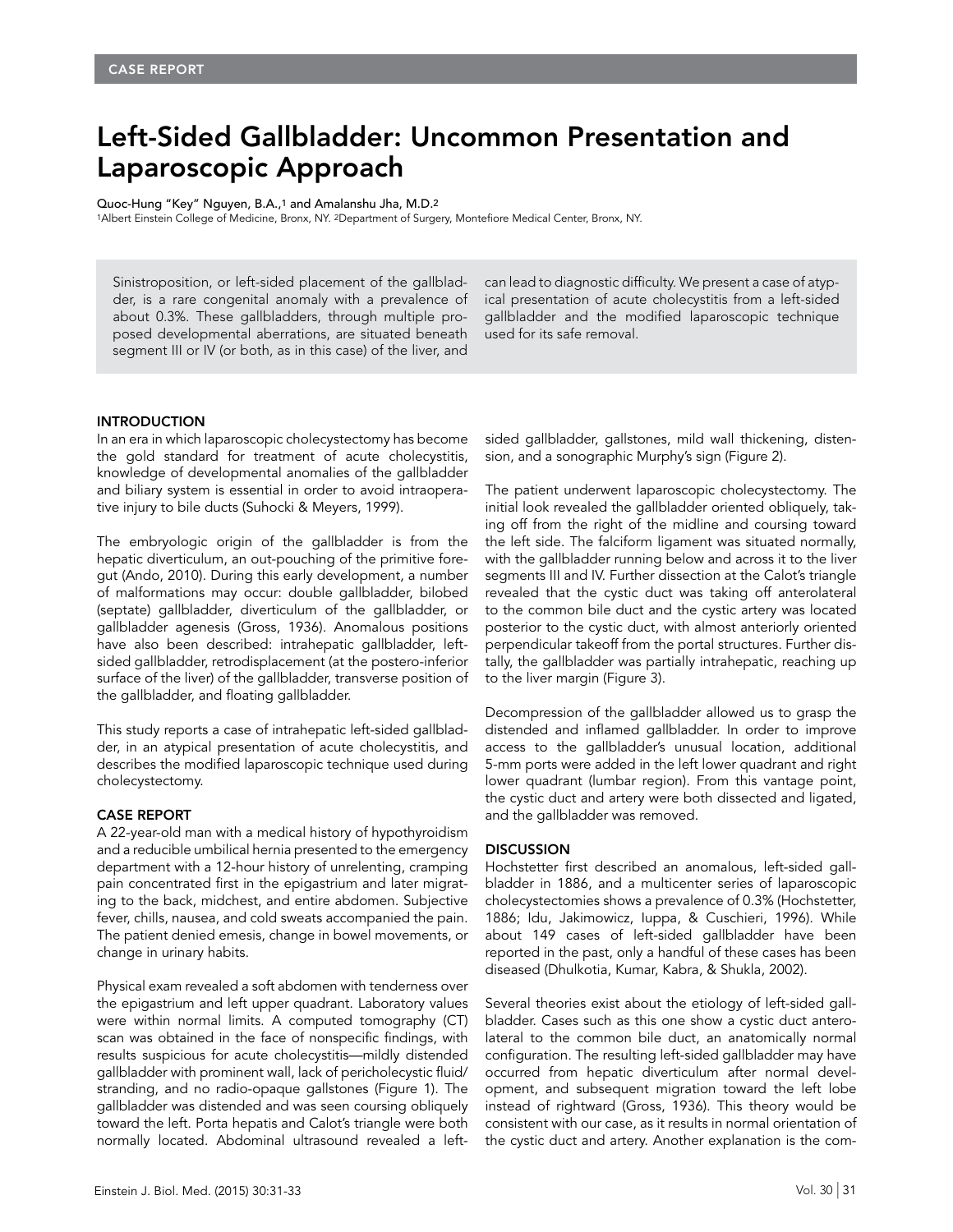

Figure 1  $\vert$  CT showing gallbladder (red arrow) traveling obliquely toward the left.

plete agenesis of the normal gallbladder, in conjunction with the development of a second gallbladder from the left hepatic duct (Gross, 1936). Finally, a Japanese study has found that suspected left-sided gallbladders were in their normal anatomic location, and that the anomalies were actually in right-sided falciform ligaments (Nagai, Kubota, & Kawasaki, 1997).

Several therapeutic implications exist for this anatomic variation, as they are associated with anomalies in the intrahepatic portal vein, cystic duct, and accessory liver (Hsu, Chen, & Huang, 2007; Ikoma, Tamaka, & Hamada, 1992). For example, left-sided gallbladders have been reported with a cystic duct entering the left hepatic duct, making surgery potentially more hazardous (Gross, 1936). Clinically, the presentation of cholecystitis in a left-sided gallbladder (as above, with epigastric and left upper-quadrant pain) may be confused with cardiac or pancreatic pathologies. A laparoscopic approach to cholecystectomy has been successful, with several proposed modifications to surgical technique. One approach used a traditional right-side port placement, with a window created in the falciform ligament to access the left side (Hopper, Ryder, Swarnkar, & Stephenson, 2003). Anterograde dissection—a "dome down" approach via laparoscopy—has also been proposed (dissecting from the fundus), as is traditionally done with open cholecystectomy (Schiffino, Mouro, Levard, & Dubois, 1993). Finally, the placement of left-sided ports, as performed in our case, may provide better access (Zografos, 2009). Additionally, intraoperative cholangiography may aid in the visualization and confirmation of biliary architecture prior to dissection (Corbajo, Martin del Omo, & Blanco, 1999). Open cholecystectomy should always be kept in mind as an option, but with careful use of procedural and imaging techniques as described, a surgeon encountering this diagnosis will have a better chance of avoiding open surgery and common bileduct injury.



Figure  $2$  Ultrasound study showing gallbladder tip (red arrow) associated with left lobe of liver.



Figure 3 | Dissection of gallbladder with intrahepatic portion inside left lobe; falciform ligament (red arrow).

Corresponding Author: Quoc-Hung "Key" Nguyen (hung.nguyen@med. einstein.yu.edu).

Author Contributions: QKN conceived the study and prepared the manuscript. AJ provided guidance and editing of the manuscript.

Conflict of Interest Disclosure: The authors have completed and submitted the ICMJE Form for Disclosure of Potential Conflicts of Interest. No conflicts were noted.

#### References

- Ando, H. (2010). Embryology of the biliary tract. Digestive Surgery, 27, 87–89. Corbajo, M. A., Martin del Omo, J. C., & Blanco, J. I. (1999). Congenital malformation of the gallbladder and cystic duct diagnosed by laparoscopy: High surgical risk. Journal of the Society of Laparoendoscopic Surgeons, 3, 319–321.
- Dhulkotia, A., Kumar, S., Kabra, V., & Shukla, H. S. (2002). Aberrant gallbladder situated beneath the left lobe of liver. HPB: The Official Journal of the Hepato-Pancreato-Biliary Association, 4(1), 39–42.
- Gross, R. E. (1936). Congenital anomalies of the gall bladder. Archives of Surgery, 32(1), 131–162.
- Hochstetter, F. (1886). Anomaliem der pfortader und der nabelvene in verbindung mit defect oder Linkscage der gall-en-blasé. Archiv fur Anatomic und Entwickelungsgeschichte, 369–384.